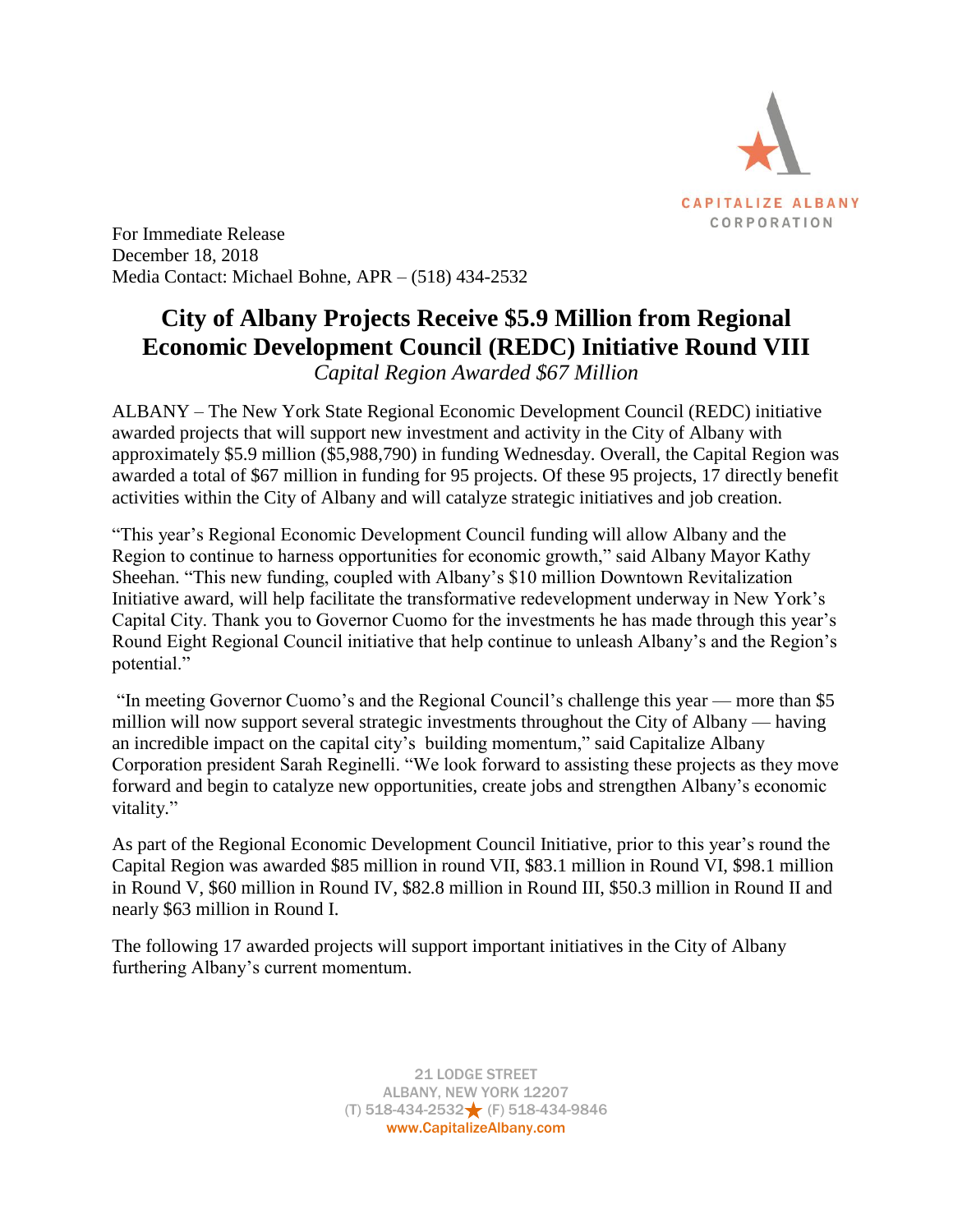| CFA#  |        | <b>County</b> Applicant                                                        | <b>Project</b><br><b>Title</b>                                                             | <b>Description</b>                                                                                                                                                                                                                                                                                                                                                                                                                                                                                     | <b>Agency/Program</b> | <b>Award</b> |
|-------|--------|--------------------------------------------------------------------------------|--------------------------------------------------------------------------------------------|--------------------------------------------------------------------------------------------------------------------------------------------------------------------------------------------------------------------------------------------------------------------------------------------------------------------------------------------------------------------------------------------------------------------------------------------------------------------------------------------------------|-----------------------|--------------|
| 83815 | Albany | <b>Albany County</b>                                                           | <b>Times Union</b><br><b>Center Capital</b><br>Improvements                                | Albany County will undertake a tourism capital<br>project of the Times Union Center. The project<br>will involve upgrades of seating replacement,<br>locker room renovations and LED expansion to<br>stay competitive in entertainment industry, and<br>continue offering a vast variety of community<br>events.                                                                                                                                                                                       | <b>ESD MNY</b>        | \$995,000    |
| 81476 | Albany | <b>Albany Medical</b><br>College                                               | <b>Biomedical</b><br>Acceleration and<br>Commercialization<br>Center (BACC)                | The Biomedical Acceleration &<br>Commercialization Center (BACC) project will<br>increase support to biomedical innovators and<br>provide expanded services to attract and keep<br>start-up companies in the Capital Region. As<br>part of Albany Medical College, the BACC is<br>uniquely equipped to provide incubator<br>programs that encompass the bench, bedside<br>and business domains of healthcare.                                                                                          | <b>ESD BISP</b>       | \$625,000    |
| 82924 | Albany | <b>Capital District</b><br>Women's<br>Employment &<br>Resource<br>Center, Inc. | <b>Customer Service</b><br>Computer<br><b>Training</b>                                     | Capital District Women's Employment &<br>Resource Center, Inc. will provide training to<br>prepare individuals with the skills necessary to<br>successfully obtain and advance in Call Center<br>Customer Service positions.                                                                                                                                                                                                                                                                           | <b>DOL UWT</b>        | \$18,000     |
| 81490 | Albany | <b>City of Albany</b>                                                          | <b>Hudson River</b><br>Waterfront<br>Gateway<br>Improvements<br>Design and<br>Construction | The City of Albany will design and construct<br>improvements to the North and South<br>Gateways of the Hudson River Waterfront.<br>Improvements will include lighting, sidewalk<br>enhancements, landscaping, street treatments<br>and wayfinding signage. This project will<br>advance the implementation of the City's Local<br>Waterfront Revitalization Program by<br>providing connectivity between the waterfront,<br>business district and residential neighborhoods.                           | <b>DOS LWRP</b>       | \$340,000    |
| 81488 | Albany | City of Albany                                                                 | <b>Lark Street</b><br>Improvement<br>Study                                                 | The City of Albany in partnership with the<br>Albany Parking Authority and Lark Street<br>Business Improvement District will develop a<br>Lark Street Improvement Study to traffic<br>congestion, parking issues, pedestrian and<br>bicycle access, street lighting and gateway<br>signage along Lark Street. With assistance<br>from ESD, the resulting plan will serve to<br>strengthen the City's small business district,<br>increase tourism and attract a surge of new<br>visitors.              | <b>ESD SPFS</b>       | \$20,000     |
| 80610 | Albany | <b>City of Albany</b>                                                          | <b>Lincoln Park Pool</b><br>Design Project                                                 | The City of Albany will design, plan and<br>permit the total replacement of the historic<br>Lincoln Pool. The new pool will bring back to<br>life the City's 1930 historic resource. This pool<br>is a recreational resource, a historic asset, and<br>an economic driver, not only to the City, but<br>the whole Capital Region.                                                                                                                                                                      | <b>OPRHP PKS P</b>    | \$262,500    |
| 84428 | Albany | <b>City of Albany</b>                                                          | The Skyway<br>Arrival                                                                      | The City of Albany will design and construct<br>the Skyway Arrival, an essential phase of the<br>conversion of an underutilized northbound exit<br>ramp from I-787 to Clinton Avenue to the<br>Region's first and only highline park – The<br>Skyway. This dynamic gateway element will<br>include a decorative shade structure, distinctive<br>pavers, and a seat wall to create a highly<br>visible, iconic arrival to the Skyway to<br>maximize use and impact of this<br>transformational project. | <b>OPRHP PKS D</b>    | \$200,000    |

21 LODGE STREET ALBANY, NEW YORK 12207 (T) 518-434-2532 (F) 518-434-9846 www.CapitalizeAlbany.com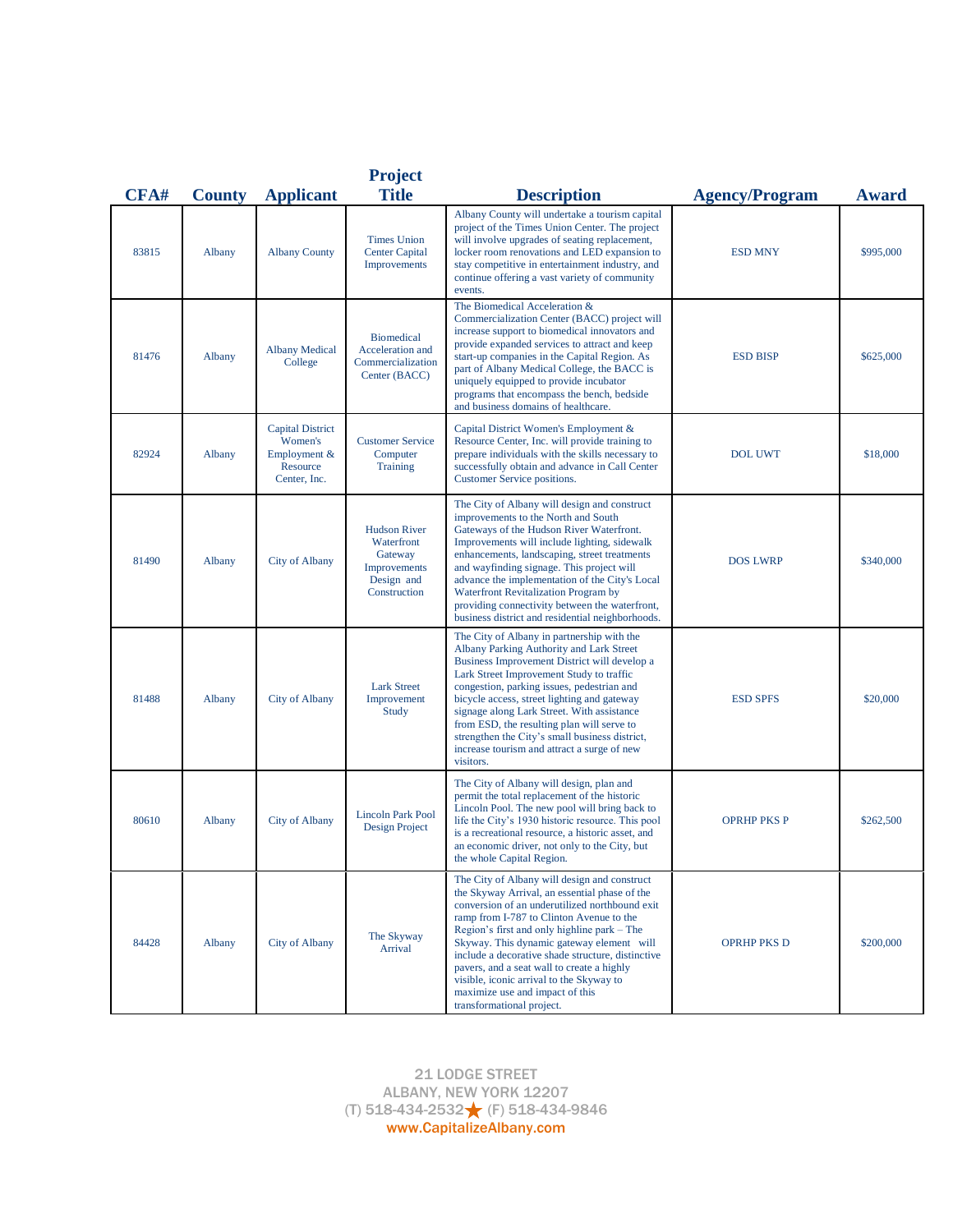| 83311 | Albany                                                          | Metro Atlantic<br>Athletic<br>Conference           | <b>Hudson Valley</b><br><b>Esports</b><br>Invitational and<br><b>Expo</b>                                           | The Hudson Valley Esports Invitational and<br>Expo will make the Capital Region a national<br>destination for up- and-coming professional<br>gamers and solidify the region as a video-<br>gaming hub for developers and players alike.                                                                                                                                                                                                                                                                                                                 | <b>ESD MNY</b>       | \$152,168   |
|-------|-----------------------------------------------------------------|----------------------------------------------------|---------------------------------------------------------------------------------------------------------------------|---------------------------------------------------------------------------------------------------------------------------------------------------------------------------------------------------------------------------------------------------------------------------------------------------------------------------------------------------------------------------------------------------------------------------------------------------------------------------------------------------------------------------------------------------------|----------------------|-------------|
| 81341 | Albany                                                          | Palace<br>Performing Arts<br>Center, Inc.          | <b>Palace Theatre</b><br>Renovation and<br>Revitalization<br>Project                                                | The Palace Theatre Renovation &<br>Revitalization project will use funds to help<br>make all auditorium, stage, education, and<br>administrative spaces in Albany's historic<br>Palace Theatre fully accessible to visitors,<br>students, staff, and artists of all physical<br>abilities for the first time.                                                                                                                                                                                                                                           | <b>Arts ACFIP</b>    | \$360,000   |
| 83836 | Albany                                                          | Preservation<br>League of New<br><b>York State</b> | <b>Rehabilitation of</b><br>44 Central Avenue                                                                       | The Preservation League of NYS will address<br>structural deterioration, water infiltration, and<br>areas of damaged and missing exterior brick<br>masonry at its historic headquarters building.<br>The work will also include making the first<br>floor meeting space accessible to wheelchairs<br>to allow greater public access.                                                                                                                                                                                                                    | <b>OPRHP HP D</b>    | \$250,000   |
| 82825 | Albany                                                          | Redburn<br>Development                             | <b>Kennedy Garage</b><br>Netzero                                                                                    | The project will revitalize a four-story parking<br>garage, currently in very poor condition. In<br>addition to maintaining the existing parking<br>spaces, this mixed- use project will convert<br>eight offices into four two-story apartments and<br>add an additional 22 residential units on the<br>fourth floor and rooftop. The building will meet<br>Net Zero Energy performance through solar<br>energy, battery storage, heat retention, and<br>energy efficient appliances. The project is in a<br>designated Opportunity Zone census tract. | <b>NYSERDA NZEED</b> | \$1,010,202 |
| 82785 | Albany                                                          | The Sage<br>Colleges                               | <b>Opalka Gallery</b>                                                                                               | In-faux-structure is an ambitious public art<br>exhibition in the public space surrounding<br>Opalka Gallery at Sage College of Albany.<br>Featuring site-specific artwork by 10 regional<br>artists, the show and surrounding programs will<br>examine gender as it relates to infrastructure<br>and the built environment.                                                                                                                                                                                                                            | <b>Arts ACIP</b>     | \$25,000    |
| 81218 | Albany                                                          | University at<br>Albany                            | <b>ETEC Green</b><br>Infrastructure<br>Project                                                                      | The University at Albany will use GIGP funds<br>to construct a green roof on top of its new<br>Emerging Technology and Entrepreneurship<br>Complex (ETEC) building.                                                                                                                                                                                                                                                                                                                                                                                     | <b>EFC GIGP</b>      | \$220,000   |
| 82900 | Albany,<br>Columbia,<br>Rensselaer,<br>Saratoga,<br>Schenectady | Albany<br>Symphony                                 | <b>Speak Up Festival</b>                                                                                            | The Albany Symphony will present a major<br>national music festival, "Sing Out, Justice!",<br>and a regional tour of free, outdoor concerts in<br>an uplifting celebration of the Stonewall<br>uprising, 2019 World Pride, and the Women's<br>Suffrage Movement. The festival will amplify<br>the larger story of New York's leading role in<br>championing civil liberties from the 19th<br>century to the present.                                                                                                                                    | <b>ESD MNY</b>       | \$250,000   |
| 82900 | Albany,<br>Columbia,<br>Rensselaer,<br>Saratoga,<br>Schenectady | Albany<br>Symphony<br>Orchestra, Inc.              | <b>Speak Up Festival</b>                                                                                            | "Sing Out, Justice!": In June 2019, the Albany<br>Symphony will present a major national music<br>festival and regional tour of free outdoor<br>concerts celebrating women's suffrage to<br>Stonewall 50, telling the larger story of New<br>York's leading role in championing civil<br>liberties through new musical works.                                                                                                                                                                                                                           | <b>Arts ACIP</b>     | \$49,500    |
| 84652 | Albany,<br>Rensselaer                                           | <b>Albany Water</b><br><b>Board</b>                | <b>City of Albany</b><br>Green<br><b>Infrastructure In-</b><br>Lieu Fee and<br><b>Credit Banking</b><br>and Trading | The Albany Water Board will implement a<br>Green Infrastructure In-Lieu Fee and Credit<br>Banking and Trading program, including<br>construction of traditional and green<br>infrastructure stormwater management<br>practices along Hackett Boulevard. The project<br>will abate street flooding, sewage backups into<br>residences and sanitary sewer overflows and<br>will reduce combined sewer overflows to the<br>Hudson River.                                                                                                                   | DEC WQIP NPS         | \$1,000,000 |

21 LODGE STREET ALBANY, NEW YORK 12207 (T) 518-434-2532 (F) 518-434-9846 www.CapitalizeAlbany.com